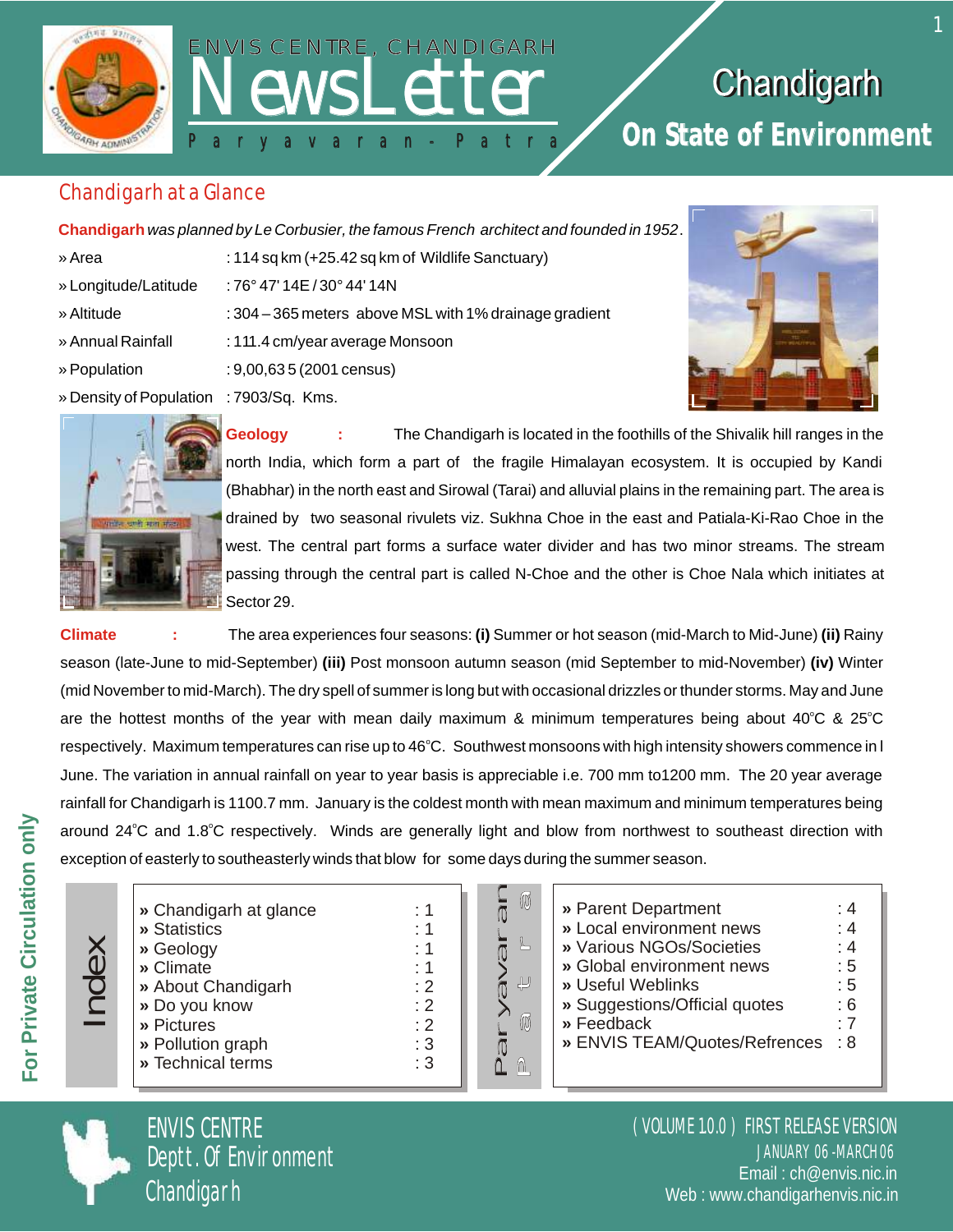## About Chandigarh-the city beautiful

#### **Sukhna Lake**

One of attraction of Chandigarh is the sukhna lake. One can rest in the lap of nature as the site is blessed with the natural beauty. You can feed your soul with the ultimate peace here. It was an act of a genius to impound the waters of the seasonal rivulet 'sukhyna to create a body of water called sukhna lake. Sukhna Lake has been declared as National wetland in the year 1988 and Environment Department has been declared as Nodal Department for coordinating all the activities in and around lake.





#### **Rock Garden :: Sector 17 :: Rose Garden**

Rock Garden, the creation of Nek Chand, is another tourist attraction which is built with municipal and constructional waste. It expresses the importance of the environment, the need for conservation of the earth's natural resources, the importance of balancing industrial development and sound environmental practices.

Rock Graden is an inspirational force that derives thoughts of many visitors and environment professionals to protect the nature so that it can protect us.

Rose Garden Named after India's former President, Zakir Hussain, the garden was established in 1967 under the guidance of Chandigarh's first Chief Commissioner late Dr M S [Randhawa.it](https://Randhawa.it) is spread over an area of 27 acres of land and is Asia's largest Rose Garden with 17,000 plants representing some 1,600 varieties of roses



#### **Forest Resources**

The total area under forests is 32.41 sq km, out of which 26.10 sq km area is under hilly forest, 3.90 sq km is under Sukhna Choe Forest & Patiala-Ki-Rao Forest and 1.05 sq km of the area is under Lake forest.



#### **Do You Know?**

**Chandigarh,** the elegantly designed city, has been rated the 'Best City to Live In' by Outlook Money-Indicus Analytics study in 2003. This study takes into account 12 parameters (jobs & income, education, health, safety, prices, transport, housing, pollution, finance network, entertainment, consumption, weather), 50 sets of indices & 60 variables and is based on 3,600 direct responses and 9,974 statistical nuggets. -**SoER,Chandigarh 2004** 





2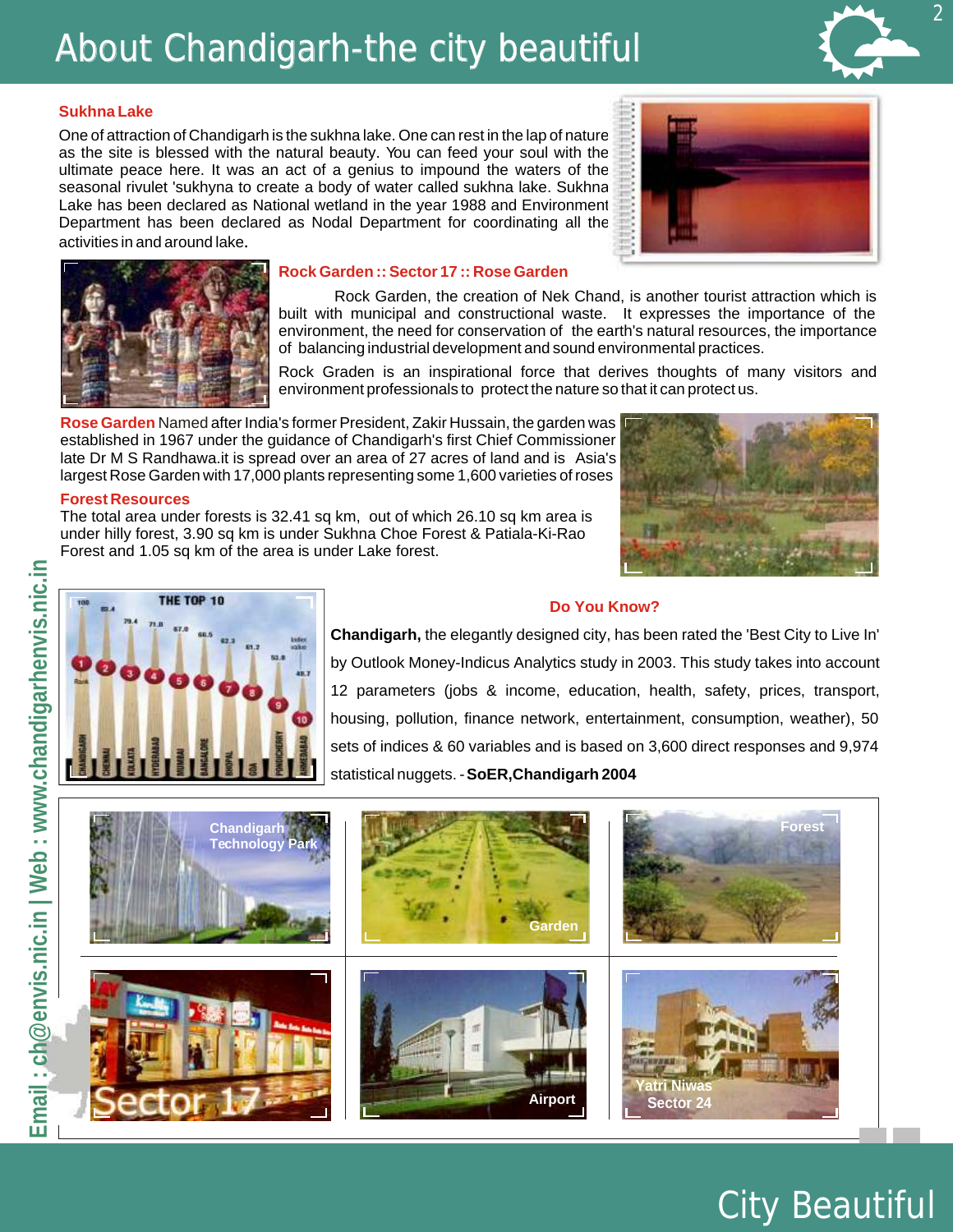## About Chandigarh-the city beautiful



City Beautiful

#### **Pollution Graph in Chandigarh Chandigarh**



**The** area under cultivation (including double cropping) in the Union Territory was 54.42 sq km in 1966 . This has been reduced to less than 14 sq km in 2001-2002. As per remote sensing data this is only 8.6% of the total geographic area.

Data indicates that the production of food grains increased from 3340 Metric Tons (M.T.) in 1980-81 to 4075 M.T. in 2001-2002. This has been possible by the use of high yielding varieties and increasing application of fertilizers and pesticides.



**ENVIRONMENT** is the sum of all external conditions and influences affecting organisms. The environment may be S divided in to abiotic(non-living) & biotic(living) components. The environmental components act as a whole.

**Term: ENVIRONMENTAL SCIENCE** is the study of environmental systems. It includes the study of physical & biological environments of organism, social and cultural factors, and human impact on the environment.

**OZONE LAYER** is a protective layer in the amosphere about 15miles above the ground that absorbs some of the sun's ultraviolet rays therefore reducing the amount of potentially harmful radiations that reaches the earth surface.

**CFC** is a family of inert, nontoxic, and easily liquefied chemicals used in refridgeration, air conditioning, packaging, insulation or as solvent and aerosol propelents. Because CFC's are not destroyed in the lower atmosphere, they drift in to upper atmosphere where their chlorine components destroy ozone layer.

**CNG** is compressed natural gas. It is an alternative fuel for motor vehicles, considered one of the cleanest because of low hydrocarbon emission and its vapours are relatively non-ozone producing. However, vehicles fuelled with CNG do emit a significant quantity of nitrogen oxides.

emical Production

Ğ

**Ollo-**

⋖

**ical** 

chn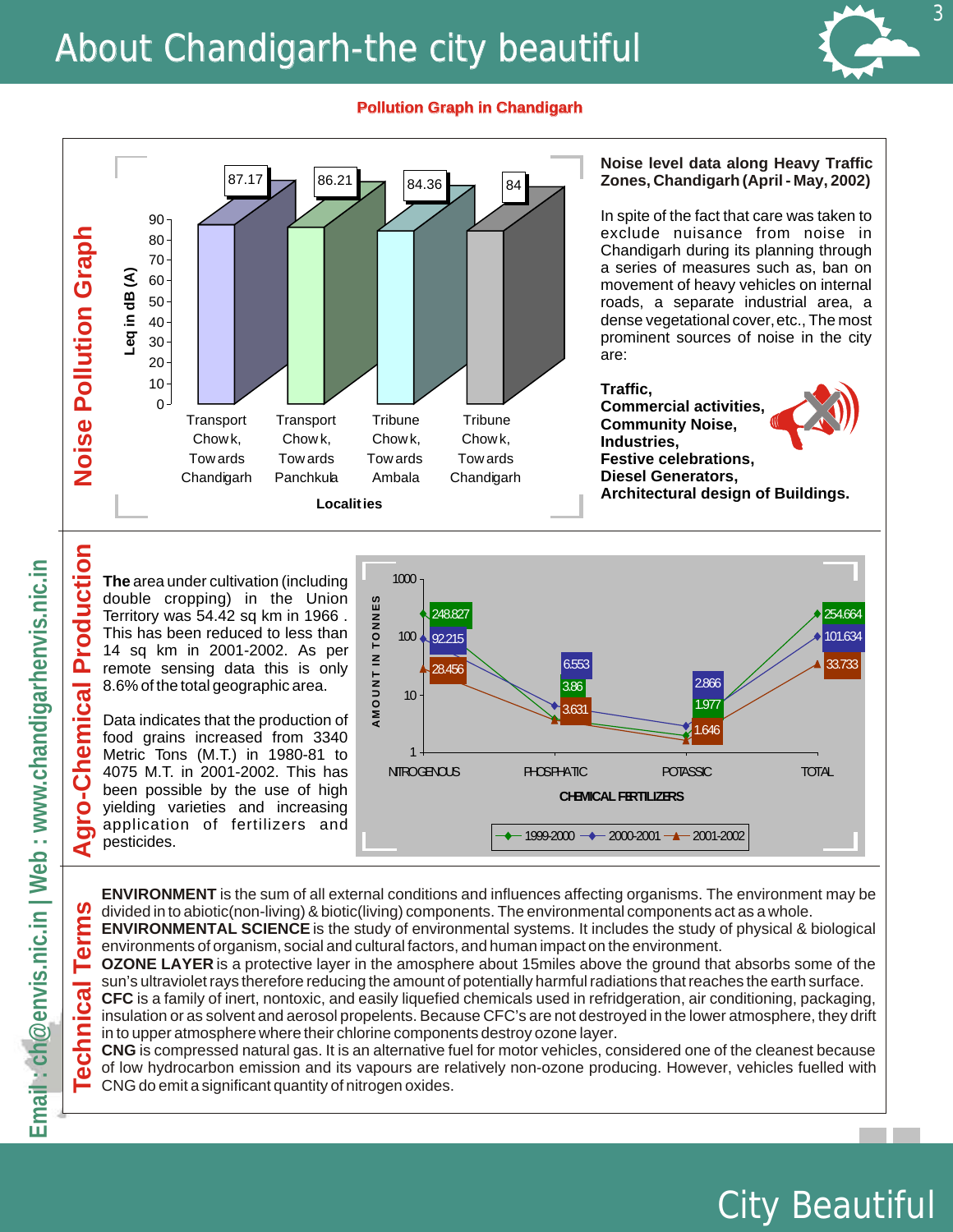

City Beautiful

### **The Parent Department**

The parent Deptt. of ENVIS CENTRE Chandigarh is **Department of Environment, Additional Town Hall Building, Sector 17C, Chandigarh.** The Department of Environment is responsible to coordinate effectively the activities of various departments/agencies and to plan a comprehensive integrated programme for environment protection and improvement, and also responsible for exercising the administrative control on the Chandigarh Pollution Control Committee, Chandigarh for proper implementation of provisions of various Environment & Pollution Control Acts.

As per the instructions/guidelines of the Ministry of Environment & Forests, New Delhi, Department of Environment has been declared as Nodal Agency to coordinate with the Govt. of India for bringing out the Environment Report of the Union Territory of Chandigarh.

The State of Environment Report (SoER) of Chandigarh is prepared. The SoER is available at website of the ENVIS CENTRE with the following web address

**"<Http://chandigarhenvis.nic.in/soereports.html>"** 

#### **Local Environmental News**

In Chandigarh Eco-Friendly systems are being promoted. Department of Science & Technology is promoting the use of apparatus & appliances like **Solar lanter , Solar lantern, Domestic Solar Water Heater, Solar Street Lighting System, Solar Cooker etc** that uses solar energy and no electricity or other form of fuel.

#### **COMPLETE BAN ON POLYTHENE**

According to an earlier notification, the Department of Environment has directed that the minimum weight of 50 carry bags of 30 microns of size 8"x12" made of virgin or recycled plastic should be 150 gm (plus or minus 5% variation) and carry bags of larger size shall have proportionately higher weight. Now, in order to further improve the health & Environment of the people of Chandigarh, the Administration intends to put complete ban on polythene carrybags.

#### **ECO-CLUB**

- **»** To make children understand environment and environmental problems.
- **»** To provide environmental education opportunities for school children.
- **»** To facilitate children's participation in decision making in areas related to environment and development.
- **»** To involve children in action based programmes related to environment in their surrounding

## **Various NGOs/Societies Related to Environment**

|                                  | of Chandigarh, the Administration intends to put complete ban on polythene carrybags.                                                                                                                                                                                                                                                                                                        | larger size shall have proportionately higher weight. Now, in order to further improve the health & Environment of the people                                       |  |  |  |
|----------------------------------|----------------------------------------------------------------------------------------------------------------------------------------------------------------------------------------------------------------------------------------------------------------------------------------------------------------------------------------------------------------------------------------------|---------------------------------------------------------------------------------------------------------------------------------------------------------------------|--|--|--|
| $\overline{\mathsf{C}}$          | <b>ECO-CLUB</b><br>The U.T. Administration has set-up more than 100 Eco-Clubs in schools and about 20 Environment Societies in Colleges.<br>One teacher from each school with keen interest in environment protection and nature conservation is selected as Teacher<br>Incharge in addition to 50 students (both boys and girls) from class V to XII. The Eco-Club has following objective: |                                                                                                                                                                     |  |  |  |
| arh<br>pd<br>$\overline{\sigma}$ | » To make children understand environment and environmental problems.<br>» To provide environmental education opportunities for school children.<br>» To facilitate children's participation in decision making in areas related to environment and development.<br>» To involve children in action based programmes related to environment in their surrounding                             |                                                                                                                                                                     |  |  |  |
| ਹ<br>WWW.                        | The Department of Environment provides financial assistance to Eco-Clubs/Environment Societies for carrying out<br>environment awareness activities/programmes to spread the message of green and clean.                                                                                                                                                                                     |                                                                                                                                                                     |  |  |  |
|                                  | <b>Various NGOs/Societies Related to Environment</b>                                                                                                                                                                                                                                                                                                                                         |                                                                                                                                                                     |  |  |  |
| ည္သ                              | 1. The Environment Society of India<br>Karuna Sadan, Sector 11-B, Chandigarh<br>Phone: 0172-2746832                                                                                                                                                                                                                                                                                          | <b>5. YUVSATTA</b><br>Srijan Peace Education Center R.N. 12, Ist Floor, Karuna<br>Sadan, Sector 11, Chandigarh<br>Phone: 0172-3298551<br>Email: .yuvsatta@yahoo.com |  |  |  |
|                                  | 2. Morning Star Fellow Ship Society,<br>1738, Mauli Jagran Complex, Chandigarh                                                                                                                                                                                                                                                                                                               | 6. Greenpeace                                                                                                                                                       |  |  |  |
| <b>NU</b>                        | 3. Indian Council for Env. Education<br>DAV Sr. Sec. School Building, Sector, 8-C Chandigarh<br>Phone: 0172 - 2780322 Email: icee@glide.net.in                                                                                                                                                                                                                                               | 150, Sector 38A, Chandigarh<br>Save environmen<br>Phone: 0172-2694895<br>Email: .yuvsatta@yahoo.com                                                                 |  |  |  |
| $\circledcirc$<br>P              | 4. WWF-India, Chandigarh office<br>Room No. 4, Ist Floor, Karuna Sadan, Sector 11-B,<br>Chandigarh<br><b>Email:</b> wwfchd@rediffmail.com                                                                                                                                                                                                                                                    | Deptt of Er<br>I.T. Chandigart<br><b>Jse Recyclabl</b>                                                                                                              |  |  |  |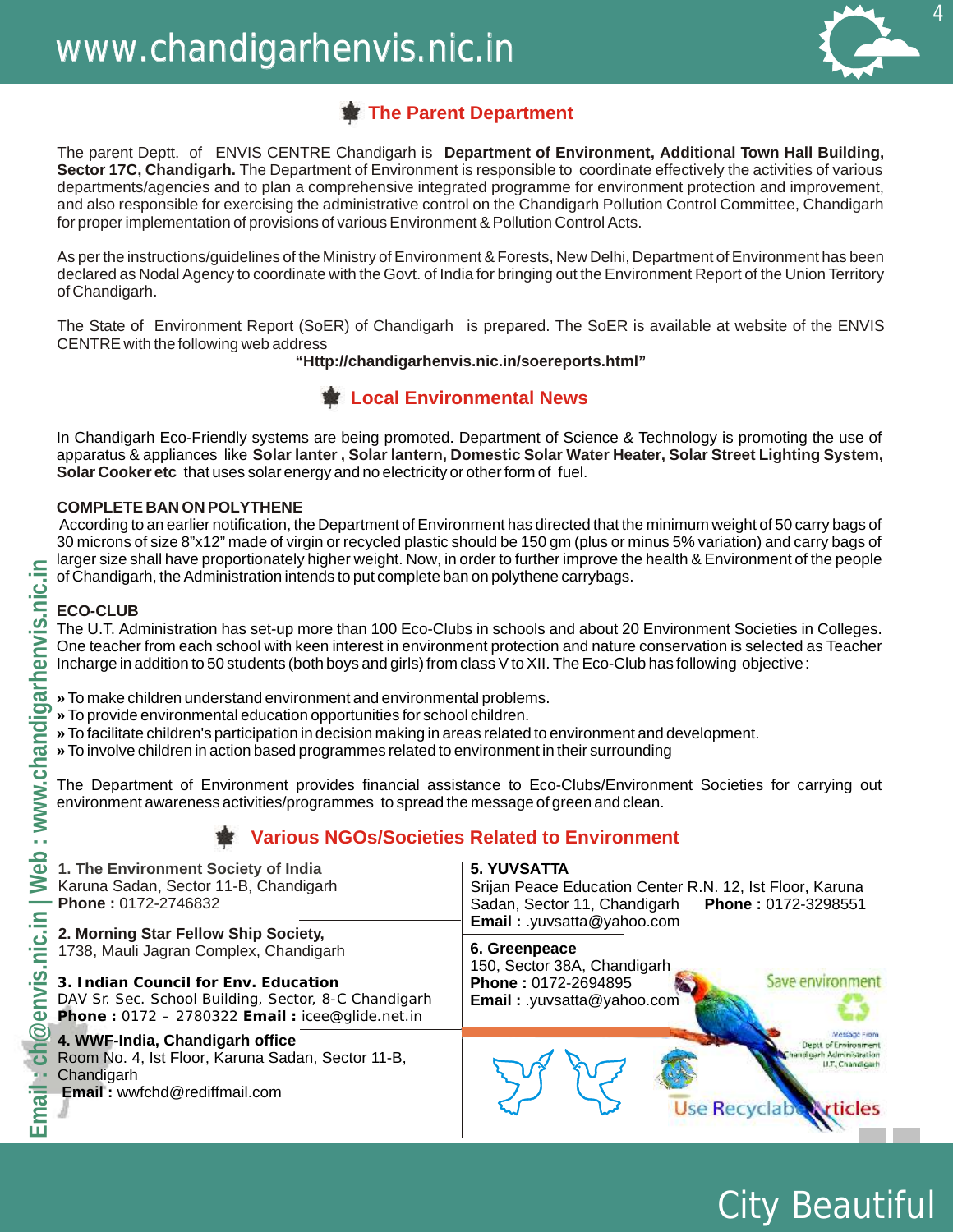

#### **Global Environmental News**

#### **"RECHARGABLES NOW ELIGIBLE FOR ENERGYSTAR"**

Energy efficient battery chargers will use 35 percent less energy than conventional models, with the potential to save Americans more than \$100 million annually and prevent the release of over a million tons of greenhouse gas emissions**"**- *[\(www.epa.gov\)](www.epa.gov)*

Earning the ENERGY STAR means products must meet strict energy-efficiency guidelines set by the US

Environmental Protection Agency (EPA) and the US Department of Energy (DOE).

Conventional battery chargers — even when not actively charging a product — can draw as much as 5 to 20 times more energy than is actually stored in the battery! Advanced energy-saving designs are now available that, on average, use 35 percent less energy. **Remember ! "Saving energy prevents pollution"**. By choosing ENERGY STAR, you are helping prevent global warming and promote cleaner air without sacrificing the product quality and performance you expect.

In addition, EPA and DOE have developed energy-efficiency guidelines for external power adapters used to power electronic products, such as mobile phones, notebook computers, and monitors

#### **"INDIA TURNS TO SPY TECHNOLOGY TO SAVE TIGERS"**

Before independence, India had some 40,000 tigers. Today there are approximately 3,700.

Even as the controversy rages over ID cards and Big Brother-style surveillance in Britain, an even more comprehensive system will go into operation this week in India. The local version has hidden cameras in the depths of the jungle and radio collars that will allow satellites to track every move of those wearing them.

 (WII) so it can identify the tigers from sightings and verify that they are still alive. The whole set-up is part of a major new effort by India to protect its dwindling population of wild tigers from poachers. Under the scheme, every wild tiger in India will be issued its own photo-ID card - which will be kept by the Wildlife Institute of India

 *- [\(http://news.independent.co.uk/environment/article338639.ece\)](http://news.independent.co.uk/environment/article338639.ece)* 

#### **"DON'T MAKE INDIA AWASTE DUMP"**

New Delhi, India — Greenpeace activists took the campaign against the illegal import of the Clemenceau to the doorstep of the Ministry of Environment and Forests (MoEF), holding up a banner stating 'Don't make India a waste dump' and lining up barrels painted with the letters C L E M E N C EA U. The ship was full of asbestos, PCBs, and other toxic substances which Indian workers have to dismantle and dispose of by hand, in lethally unsafe and environmentally unsound conditions. *[\(http://www.greenpeace.org/india/press/releases/clemenceau-waste-dump\)](http://www.greenpeace.org/india/press/releases/clemenceau-waste-dump)* 

#### **"BP & TERI UNDERTAKE INDIA'S BIGGEST BIOFUELS PRODUCTION PROJECT" (2 FEBRUARY 2006)**

\$9.4 million project funded by BP, expected to take 10 years, aims to cultivate around 8,000 hectares of land. BP and TERI announced that they are to undertake a \$9.4 million project by The Energy and Resources Institute (TERI) in the Indian state of Andhra Pradesh to demonstrate the feasibility of producing biodiesel from Jatropha Curcas, a non-edible oil bearing crop. The project, which is expected to take 10 years, will cultivate around 8,000 hectares of land currently designated as wasteland with Jatropha and install all the equipment necessary - seed crushing, oil extraction and processing - to produce 9 million litres of biodiesel per annum. Afull Environmental and Social Impact Assessment of all elements of the supply chain and life cycle analysis of greenhouse gas emissions will be completed as part of the project. *[\(http://www.teriin.org/press\\_inside.php\\_id\\_17110](http://www.teriin.org/press_inside.php_id_17110))* 

**TERI gets oil companies together to evolve LPG and kerosene subsidy solution: BPCL, BP, Reliance, IOCL and HPCL endorse promotion of solar lighting and introduction of 'smart cards' in rural areas. (9 January 2006)** *[\(Http://www.teriin.org/press\\_inside.php\\_id\\_16981](Http://www.teriin.org/press_inside.php_id_16981))* 

#### »<http://www.unep.org>

- »<http://www.epa.gov>
- »<http://www.cleanproduction.org>
- »<http://www.sustainability.com>
- »<http://www.environment-agency.gov.uk>
- »<http://www.earthprint.com/show.htm>
	- ww.vedamsbooks.com/ecology.htm.

ww.greenpeace.org.au ww.greentire.info ww.wwfindia.org ww.green-links.co.uk ww.ngdc.noaa.gov



#### **Useful Environmental Web Links Environment Production Starts With me... What we can do?**

"I will put biodegradable & non-degradable garbage in two different dustbins. Through this I am helping myself, my family, community around, and 'city beautiful' Chandigarh. This waste is used for preparation of manure & recycling." -**Yuvsatta** 

#### **Mage Greentire Concept**

Greentire has been promoted by Srijan Peace Education Center, YUVSATTA (an NGO) the basic aim is to motivate "More and more people riding bicycle more often in Chandigarh". To promote safe and healthy cycling Greentire organizes guided bicycle tour for students, professionals, employees & tourist. It also organizes bicycle festival/races to promote bicycle.-**Yuvsatta** 

City Beautiful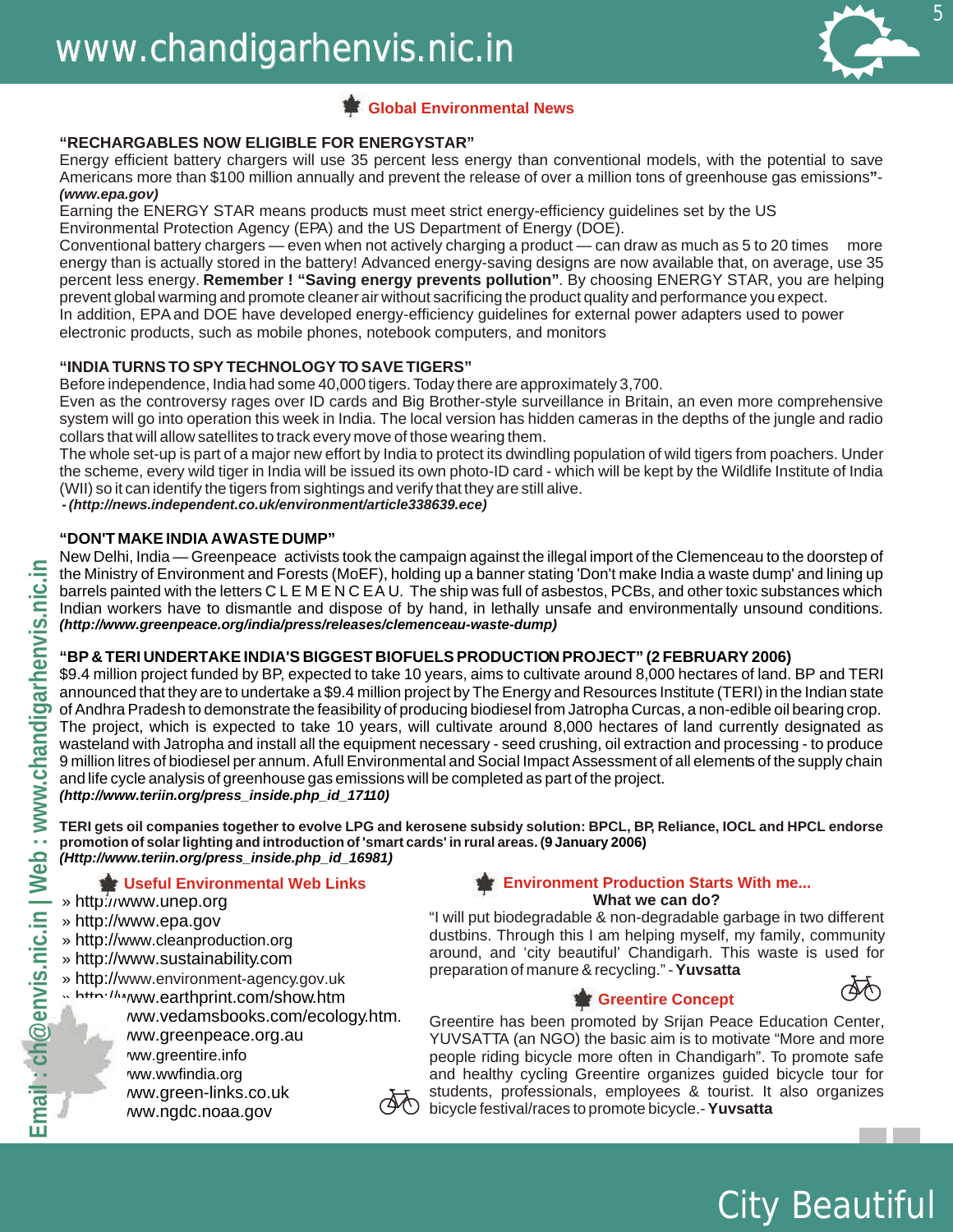## www.chandigarhenvis.nic.in

### $\triangleq$  **Suggestion to protect Environment**

- 
- » Lead-free petrol should be wherever possible.
- » Public transport and walk should be utilized whenever possible instead of using own vehicles.
- » Vehicles should be serviced regularly and the motor should be adjusted to help keep down pollution levels.<br>
» Lead-free petrol should be wherever possible.<br>
» Public transport and walk should be utilized whenever pos » Everyone should stick to their speed limits while driving. The faster we go, the more petrol we use and the more pollution we create.
- » Noise pollution can have a detrimental effect on our hearing and nervous system We should think of others before reviving up our motorbike or turning up our stereo or television.
- » Garbage should be sorted to separate items that can be recycled, such as glass and paper
- » We should encourage our Local Pollution Control Authority to check regularly air and water pollution levels and to provide information on any eventual discrepancies
- » Non-fossil fuels such as gas should be used for cooking and heating. This helps to prevent smog, a common occurrence in many large industrial cities.
- » We should choose environment-friendly products such as sprays that are free from Choloro FluoroCarbons (CFC) or detergents with low levels of phosphate.
- » We should not throw potentially harmful chemicals into the drainage system. If in doubt, we should ask our local pharmacy or health authority to advise on disposal.
- » We should save energy, switch off unnecessary lights & put on an extra sweater instead of turning up the heating. The less energy we use, the less carbon dioxide is released into the atmosphere.
- » Smoking tobacco in confined spaces should be avoided. Remember that passive smoking can be harmful for the whole family & smoking is bad for health anyway!
- » If someone cook on an open fire inside our home, be sure that there is proper ventilation. This way we will avoid exposure to harmful smoke and gases.
- » We should keep household refuse in close bins which cannot be opened by children or animals.
- » We shouldn't keep poisonous substances in containers which would normally hold food or drink such as empty wine bottles or soft drink bottles.
- » We should use Non-Conventional energy resources like solar system & Bio-Gas.

#### **掌 Environment Through Our Eyes**

**EMAIL IN THE STATE CONSTRANT CONSTRANT CONSTRANT CONSTRANT CONSTRANT CONSTRANT CONSTRANT CONSTRANT CONSTRANT CONSTRANT CONSTRANT CONSTRANT CONSTRANT CONSTRANT CONSTRANT CONSTRANT CONSTRANT CONSTRANT CONSTRANT CONSTRANT C »** *"As per State of Forest Report 2001(SFR-2001), the total green cover of U.T. Chandigarh was 36 sq.k.m.As per latest report i.e S.F.R.- 2003, the green cover of Chandigarh has reached upto 49.42 sq. km. Thus there is net increase of 13.42 sq. km. in the green cover of Chandiagrh. Thus green cover forms 35.3% of the total geographical area of Chandigarh. I appreciate the efforts made by all greening Departments/Organisations, Eco-Clubs of Schools, Environmental Societies of Colleges, Environmental N.G.O.'s, Resident Welfare Associations and all citizens of Chandigarh in augmenting green cover of the city. I appeal to all citizens of Chandigarh to plant more trees in the coming monsoon to further improve the environment of the city by making it greener and cleaner." - Mr. Ishwar Singh,* 

#### *D.C.F. & Director (Environment)*

**»** *"There are clear global environmental challenges. Among them, tackling climate change, halting the loss of biodiversity, protecting natural resources, minimizing waste, and improving chemicals management are just what you might call the edited highlights. To counter these hurdles we need self motivators and get goers. Winners don't do anything different but they do it differently. To keep environment green and healthy, we should start from home. Keep your home, street, and town green and this way your city will automatically turn green.* "*- Mr. P.J.S. Dadhwal, Additional Director, Deptt. Of Environment* 

**»** *"Environment is the buzz word today. Go to schools, colleges, listen to politicians, senior govt. functionaries. Everybody is talking about conservation of the environment. One thing common in their approach is that they want the first step to be taken by somebody else. We have to understand that conservation, environmental pollution, sustainable diversion, are not the buzz words for nothing. We have to understand that charity begins at home so to conserve the most important step is to get started & that too at ones end".- Er. Sandeep Madan, Scientist 'B' , CPCC* 

*and to make the city beautiful dustbin free. In this waste management project the household solid waste is collected from the houses and taken to the SSK's established at various locations in the sectors. This project includes setting up of waste collection, storage & transportation mechanism, setting up of waste processing plant, improvement in existing waste dump size & preparation of new sites for disposal. The project is of vital importance in the management of waste in Chandigarh and would contribute towards our aim of making Chandigarh a clean green city." - Mr. Vivek Pandey, Scientist 'B'- CPCC* 

# S





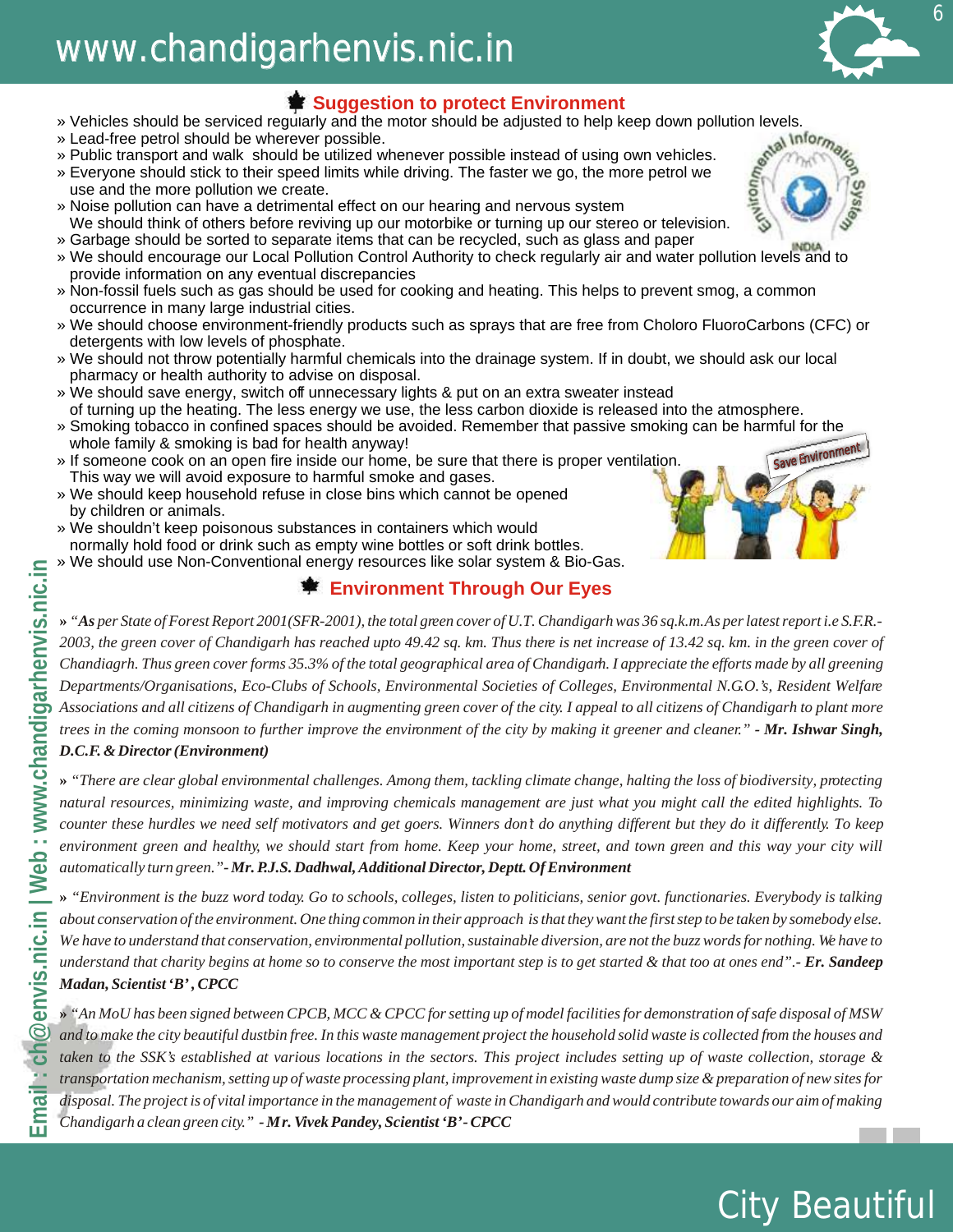

Dear Information Seeker,

We at envis center Chandigarh to provide you with the best services regarding environment information at chandigarh.

**We request you to provide us your current contact details in the form given below.** Please spare a few mintues to fill in the information, sign and drop in our address..

We look forward to a rewarding relationship and more opportunities to be of service.

| ■ Address                                       |                                                         |                                          |
|-------------------------------------------------|---------------------------------------------------------|------------------------------------------|
|                                                 |                                                         |                                          |
|                                                 | State <u>State</u> Country Country <b>Countries</b> Pin |                                          |
| $\equiv$ Phone                                  |                                                         | $\sqrt{2}$ Fax $\sqrt{2}$ Fax $\sqrt{2}$ |
|                                                 |                                                         |                                          |
| Your views on scope of improvement :            |                                                         |                                          |
|                                                 |                                                         |                                          |
|                                                 |                                                         |                                          |
|                                                 |                                                         |                                          |
|                                                 |                                                         |                                          |
| Interest Area                                   | the control of the control of the control of            |                                          |
| I would like to have information on following : |                                                         |                                          |
|                                                 |                                                         |                                          |
|                                                 |                                                         |                                          |
|                                                 |                                                         |                                          |
|                                                 |                                                         |                                          |
|                                                 |                                                         |                                          |
|                                                 |                                                         |                                          |
|                                                 |                                                         |                                          |
|                                                 |                                                         |                                          |
|                                                 |                                                         |                                          |
|                                                 |                                                         |                                          |

Environment Depatment, Additonal Town Hall Building, IInd Floor, Sector -17C, Chandigarh, U.T. Phone : 0172-3295436, 2721159 Web : www.chandigarhenvis.nic.in E-mail: envischd@yahoo.co.in